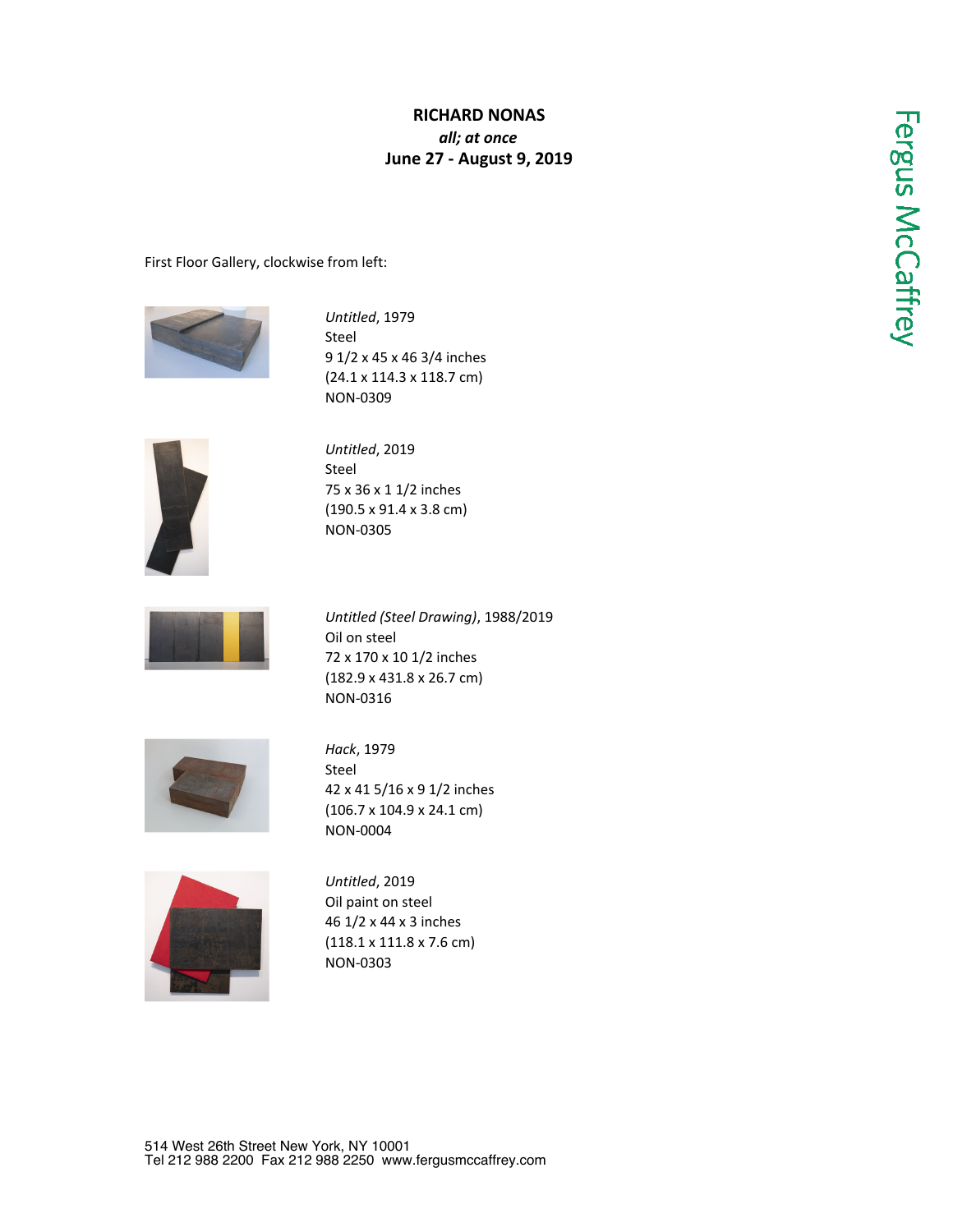

*Untitled*, 1979 Steel 6 1/4 x 93 1/2 x 48 inches (15.9 x 237.5 x 121.9 cm) NON-0308



*Harrison Rag*, 1988/2019 Steel 60 x 36 x 5 inches (152.4 x 91.4 x 12.7 cm) NON-0301



*Untitled*, 2019 Oil paint on steel 47 x 46 x 3 inches (119.4 x 116.8 x 7.6 cm) NON-0304



*Untitled (Steel Drawing)*, 1988/2019 Oil on steel 72 x 127 x 8 1/2 inches (182.9 x 322.6 x 21.6 cm) NON-0318



*Untitled*, 2005 Steel 17 x 16 x 9 3/4 inches (43.2 x 40.6 x 24.8 cm) NON-0306



*Untitled*, 1983/2019 Steel Part 1: 12 x 14 1/2 x 7 3/4 inches (30.5 x 36.8 x 19.7 cm) Part 2: 19 x 22 x 7 3/4 inches (48 x 55.9 x 19.7 cm) Part 3: 12 3/4 x 14 3/4 x 7 3/4 inches (31.8 x 36.9 x 19.7 cm) NON-0310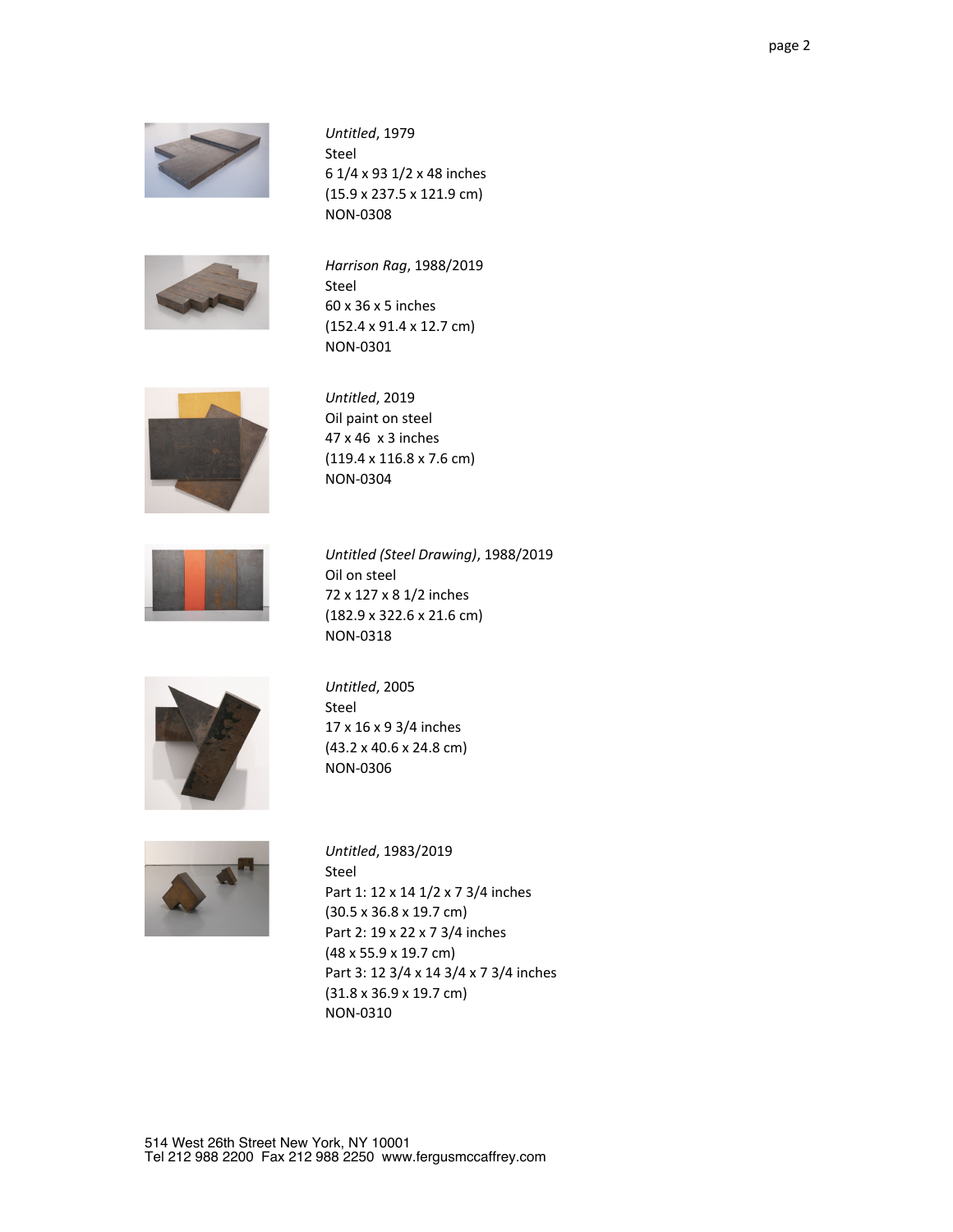

*Untitled*, 1983 Oil on steel 8 x 8 x 6 1/2 inches (20.3 x 20.3 x 16.5 cm) NON-0314



*Untitled*, 2019 Steel 35 1/4 x 17 x 1 3/4 inches (89.5 x 43.2 x 4.4 cm) NON-0313



*Baptisto's Well*, 1993 Steel 11 x 33 x 20 inches (27.9 x 83.8 x 50.8 cm) NON-0300



*Untitled*, 2019 Steel Part 1: 32 1/2 x 22 x 1 3/4 inches (82.6 x 55.9 x 4.4 cm) Part 2: 22 x 27 1/2 x 1 3/4 inches (55.9 x 69.9 x 4.4 cm) Part 3: 24 x 24 x 1 3/4 inches (61 x 61 x 4.4 cm) NON-0312



*Untitled*, 1989 Steel 28 3/4 x 16 1/4 x 7 inches (73 x 41.3 x 17.8 cm) NON-0298